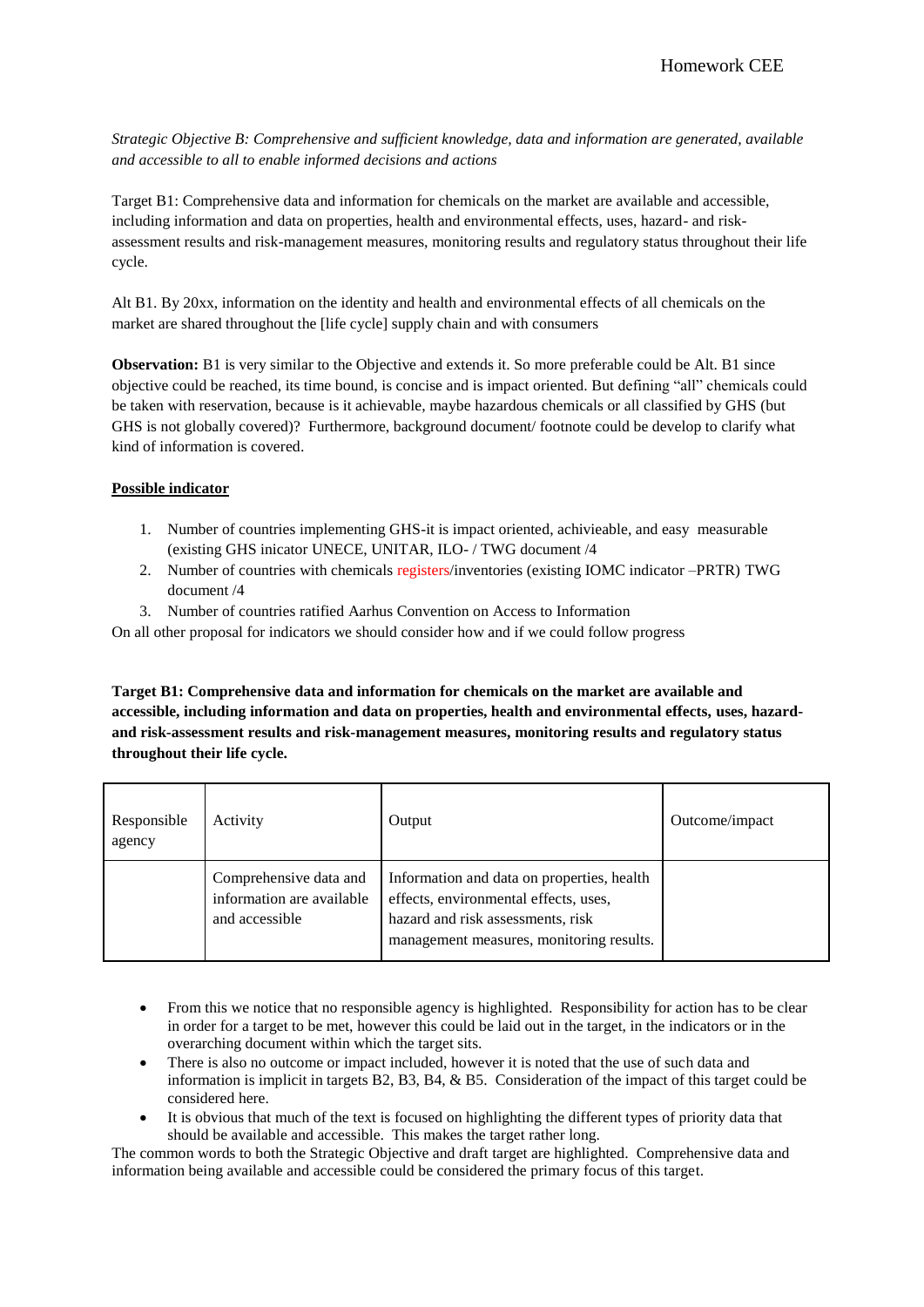- It is noted that 'informed decisions and actions' are implicit in draft targets B2-5.
- 'Sufficient knowledge' is not included in any other draft target. It is therefore included here

# **SMART target:**

# **'Specific:**

- What data and information?
	- o High-level chemicals on the market throughout their life cycle
	- o Detail including information and data on properties, health and environmental effects, uses, hazard- and risk-assessment results and risk-management measures, monitoring results and regulatory status
- What is 'comprehensive'?
	- o At a minimum, including information and data on properties, health and environmental effects, uses, hazard- and risk-assessment results and risk-management measures, monitoring results and regulatory status
- What market?
	- o The global market
- Who makes the data available?
	- o Given the definition of 'comprehensive data' above, industry and regulators.
- What 'sufficient' and 'knowledge'?
	- o Knowledge of chemicals, however this does not add to the more specific terms 'data' and 'information', so is removed. 'Sufficient' is therefore also removed (and noted to be hard to define and measure).
- Available and accessible to who?
	- o The stakeholders outlined in Objectives B2-5, for the purposes outlined in those targets

Best Practice is not to include the detail in a target. A target should be short, concise and easily communicable. Alternative placements include in footnotes, supplementary guidance documents or, as in this case, in the indicator.

Interim target no.2: *Industry and regulators generate comprehensive data and information on chemicals on the global market, throughout their lifecycle, and make it available and accessible.*

More information on the purpose and the users of the data is not needed, since these are implicit in the following targets.

## **M**easurable:

1

- What is the ideal indicator?
	- $\circ$  The number/percentage<sup>1</sup> of chemicals on the market, at every stage of their lifecycle, that have data and information on properties, health and environmental effects, uses, hazard- and riskassessment results and risk-management measures, monitoring results and regulatory status available and accessible.
- What can realistically be measured?
	- o The number of chemical data and information repositories or navigators available for public use. ('available')
	- o The number of chemicals on these repositories or navigators with information and data available on properties, health and environmental effects, uses, hazard- and risk-assessment

<sup>1</sup> Percentage can only be used if we know the total number of chemicals on the global market.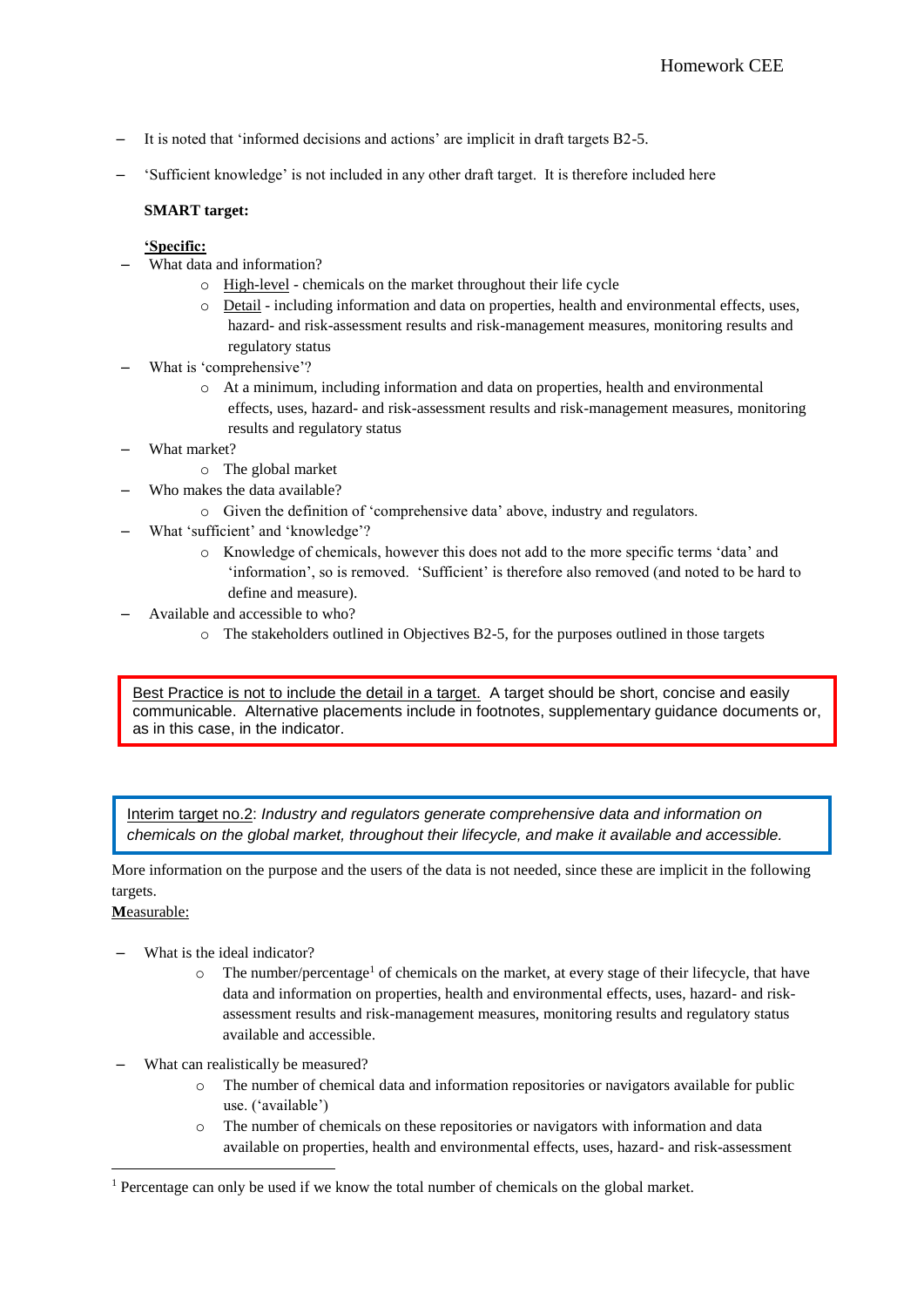results and risk-management measures, monitoring results and regulatory status at every stage of their lifecycle. ('available' & 'comprehensive')

- o The number of visitors / downloads at these repositories, split by stakeholder or sector. ('accessible')
- What indicators already exist?
	- o Number of countries with national chemical inventories (existing IOMC indicator PRTR)
	- o Number of countries that have ratified the Aarhus Convention on Access to Information
- What is the baseline?
	- o The first year of measurement of the indicator(s)
- Is this draft target measurable?
	- o Yes, for the most part.

### **A**chievable:

– Can comprehensive data and information on chemicals on the market, throughout their lifecycle, be made available and accessible?

o Yes!

### **R**elevant

- Is the target relevant to the Strategic Objective?
	- o We based the draft target wording on text from the Strategic Objective, so yes.
- Is the target relevant to other Strategic Objectives or targets?
	- $\circ$  This target relies on targets B2 B5 to explain the users, uses and impact of this data being made available
	- o D5: *Industry associations promote change towards sustainability and the safe management of waste and of chemicals and consumer products throughout their life cycles, including in sharing information and building the capacity of small and medium-size enterprises to reduce risks.*
	- o Suggested response: If the overlap serves no purpose then delete it from D5. If it is key, keep it and share an indicator.

### **T**imebound

- What is the date by which this must be achieved?
	- o To be determined

Proposed target B1: *By 20xx, industry and regulators generate* c*omprehensive data and information on chemicals on the global market, throughout their lifecycle, and make it available and accessible.*

### **Observation: fully support this proposal Possible indicator**

- 1. Number of countries implementing GHS-it is impact oriented, achivieable, and easy measurable (existing GHS inicator UNECE, UNITAR, ILO- / TWG document /4
- 2. Number of countries with chemicals registers/inventories (existing IOMC indicator –PRTR) TWG document /4
- 3. Number of countries ratified Aarhus Convention on Access to Information

On all other proposal for indicator I have reservation due to some reasons in general how we could follow progress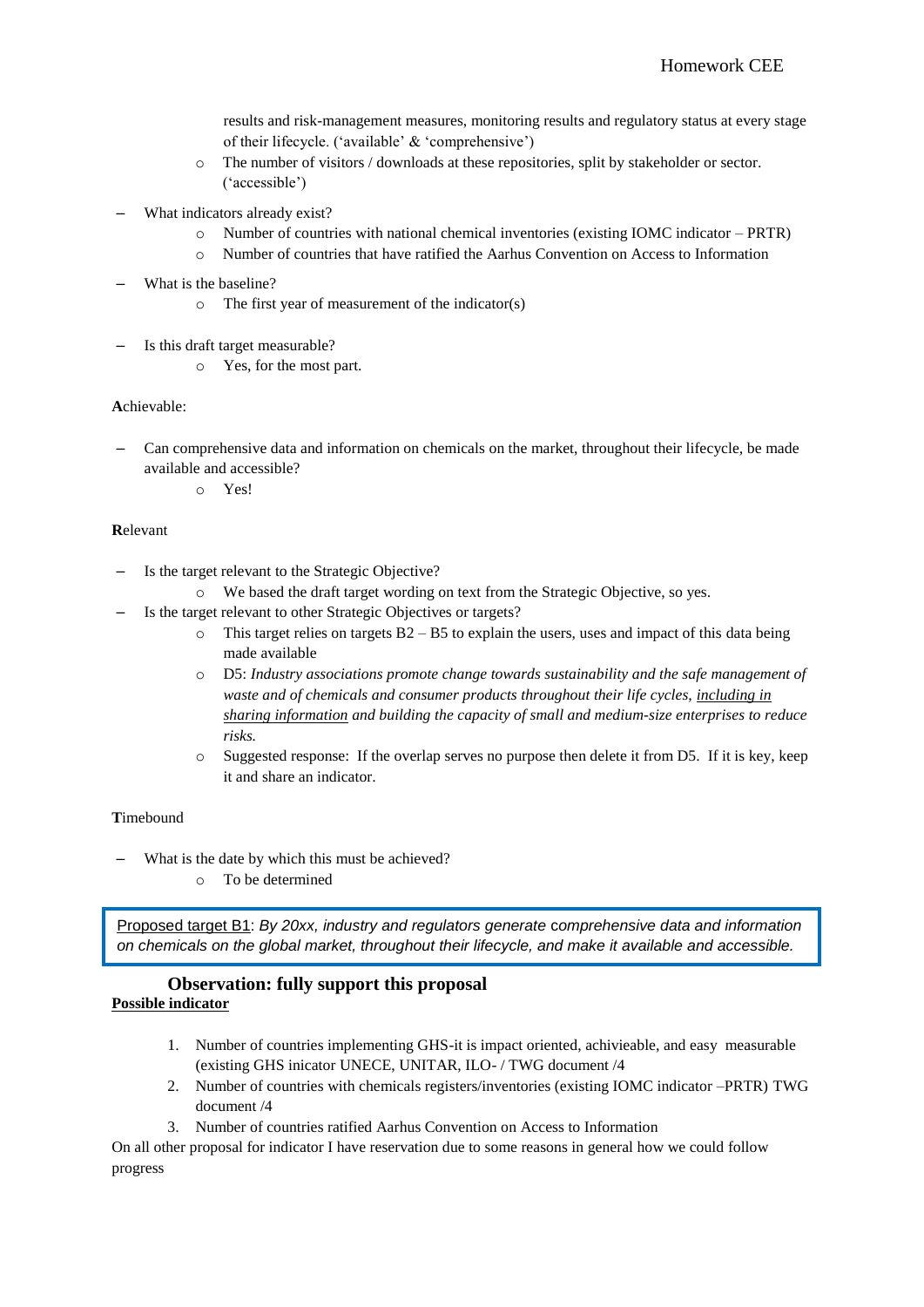*Objective B. Comprehensive and sufficient knowledge, data and information are generated, available and accessible to all to enable informed decisions and actions*

*Target B.2: [By 20xx]All stakeholders, in particular industries and regulators, [generate,] have and are [using] [sharing][the most] appropriate and [standardized] tools, guidelines and [available] [applicable][best] [good] practices [and technologies] for [risk] assessments [and sound management], as well as for the [prevention of harm] [minimization of adverse impacts], risk reduction, monitoring and enforcement.*

*Alt 1 B.2 By 20xx, [sound management of chemicals and waste and] [best] [good] practice for [risk] assessments, monitoring and enforcement is implemented by stakeholders, including industries and regulators.*

Responsible agency Activity Output Output Outcome/impact *All stakeholders (industry /regulators) using the most appropriate and standardized tools, guidelines and best practices Identification of the available tools, guidelines and best practices appropriate tools, assessments and practices for the prevention and minimization of harm, monitoring and enforcement are used Outcome could be assessments and sound management and decreasing of risk reduction, prevention of harm*

*Alt 2 B.2 By 20xx, appropriate tools, assessments and practices for the prevention and minimization of harm, monitoring and enforcement are used.*

- Stakeholders are mentioned in the target and target is also time bound. But it could be difficult to set a certain year of achievement here, as these are ongoing activities.
- General remark regarding B2 is that maybe it would be more suitable under Objective A. Compared with other targets under Objective B, B2 is not so clear of how it contributes to achieving Objective B, which is mostly about generating information and making it accessible.

Comparison with Objective B:

*Target B.2: [By 20xx]All stakeholders, in particular industries and regulators, [generate,] have and are [using] [sharing][the most] appropriate and [standardized] tools, guidelines and [available] [applicable][best] [good] practices [and technologies] for [risk] assessments [and sound management], as well as for the [prevention of harm] [minimization of adverse impacts], risk reduction, monitoring and enforcement.*

*Alt 1 B.2 By 20xx, [sound management of chemicals and waste and] [best] [good] practice for [risk] assessments, monitoring and enforcement is implemented by stakeholders, including industries and regulators.*

*Alt 2 B.2 By 20xx, appropriate tools, assessments and practices for the prevention and minimization of harm, monitoring and enforcement are used.*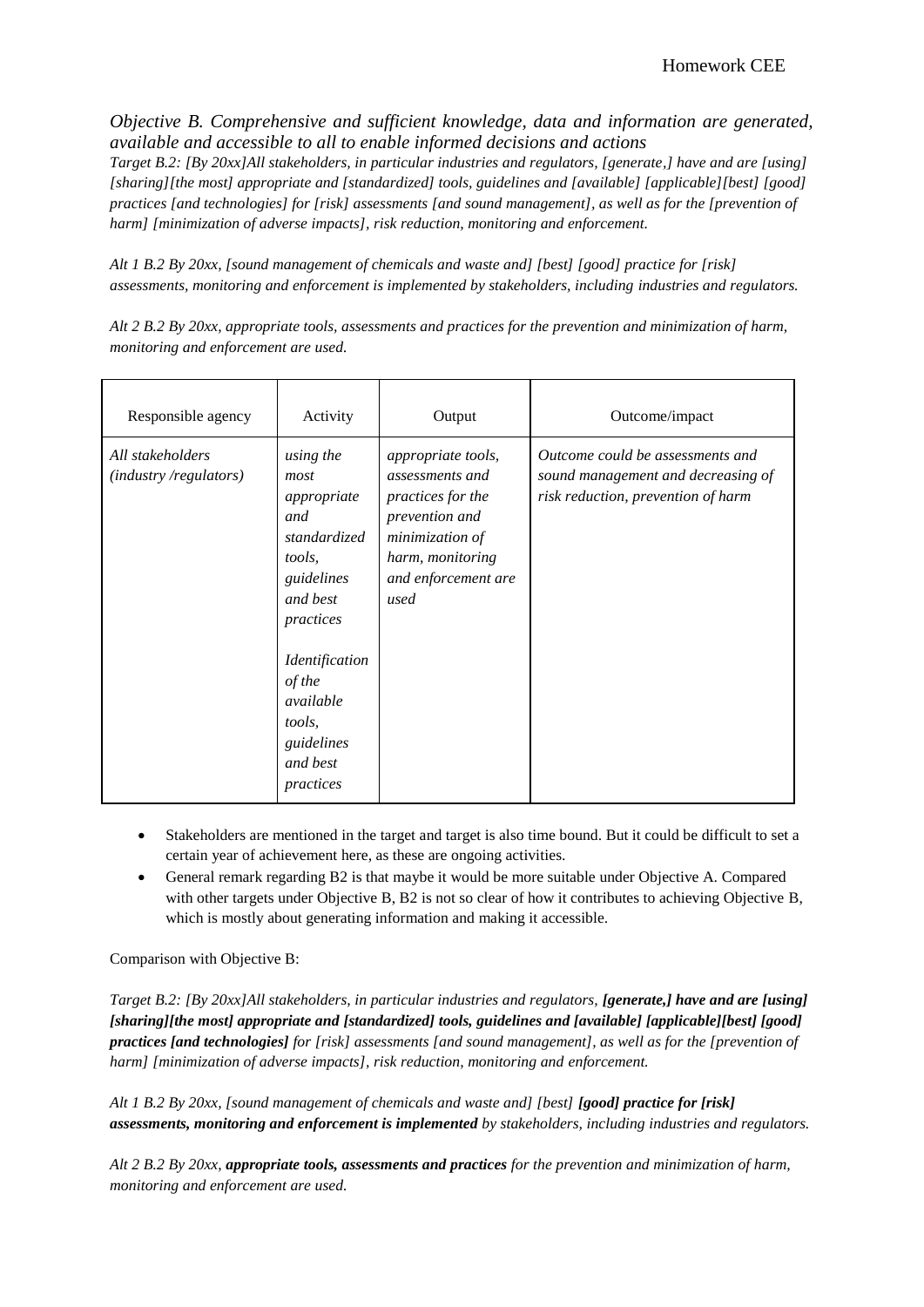Parts marked with **bold** could be seen as contributing to the Objective B part *available and accessible to all to enable informed decisions and actions. As when appropriate tools/practices are in use then they hep to make informed decisions and actions.* 

**S**pecific:

- What data and information?
	- $\circ$  High-level use of appropriate tools and guidelines
	- o Detail difficult to determinate what should be the detailed part in this target. All the different types of tools, guidelines and practices probably.
- What is 'comprehensive'?
	- o Difficult to assess.
- What market?
	- o The global market
	- Who makes the data available?
		- o All stakeholders
- What 'sufficient' and 'knowledge'?
	- o Not easy to define. Draft target uses word appropriate regarding different tools/measures. But appropriate does not say what it sufficient. It is also difficult to define knowledge in this target.
- Available and accessible to who?
	- o All stakeholders

## **M**easurable:

- What is the ideal indicator?
	- o Number of tools, guidelines and best practices available (international, regional, national) and in use.
- What can realistically be measured?
	- o The number of different tools and guidelines in use can be measured. But still question remains if this gives enough information to measure the progress.
- What indicators already exist?
	- o IOMC toolbox
	- o LIRA guidance
	- o ICCA regulatory toolbox.
	- o Survey on experiences on using existing tools
- What is the baseline?
	- o The first year of measurement of the indicator(s)
- Is this draft target measurable?
	- o Yes, for the most part.

# **A**chievable:

- Can comprehensive data and information on chemicals on the market, throughout their lifecycle, be made available and accessible?
	- o Yes

## **R**elevant

– Is the target relevant to the Strategic Objective?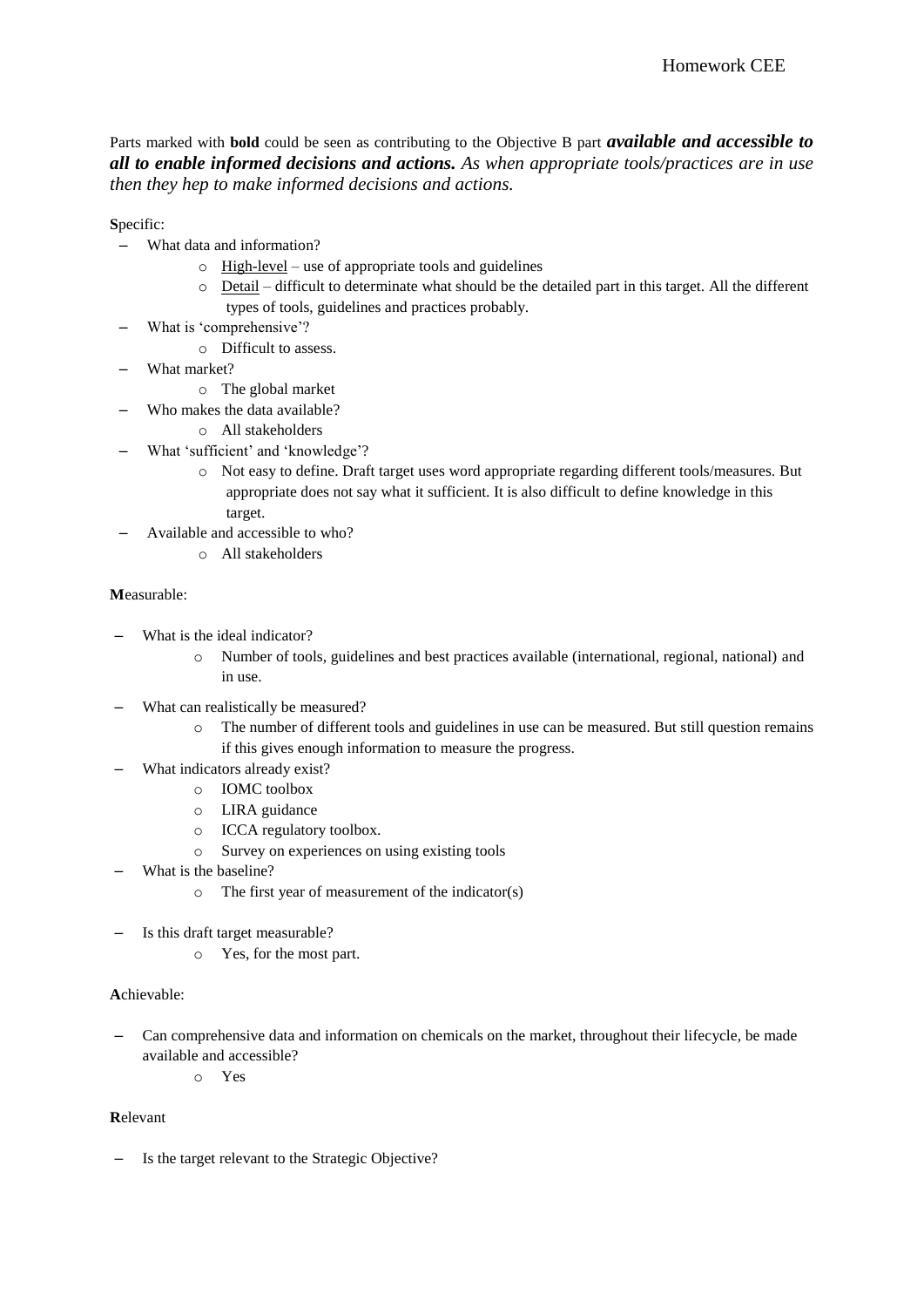- o Target B2 is not so clearly relevant to Objective B, as other targets under B. It seems that B2 could be more relevant under Objective A.
- Is the target relevant to other Strategic Objectives or targets?
	- o It seems to overlap with targets B4 and B5 and also the intention of target B2 could be seen as covered by Objective A targets.

## **T**imebound

- What is the date by which this must be achieved?
	- o To be determined. B2 covers ongoing activities. Might be difficult to set the deadline for achievement.

Proposed target B1: *Alt 2 B.2 By 20xx, appropriate tools, assessments and practices for the prevention and minimization of harm, monitoring and enforcement are used.*

## Step 4- Identify 2-5 indicators per target

Number of tools, guidelines and best practices available (international, regional, national) Number of tools used Number of trainings organized to promote use of tools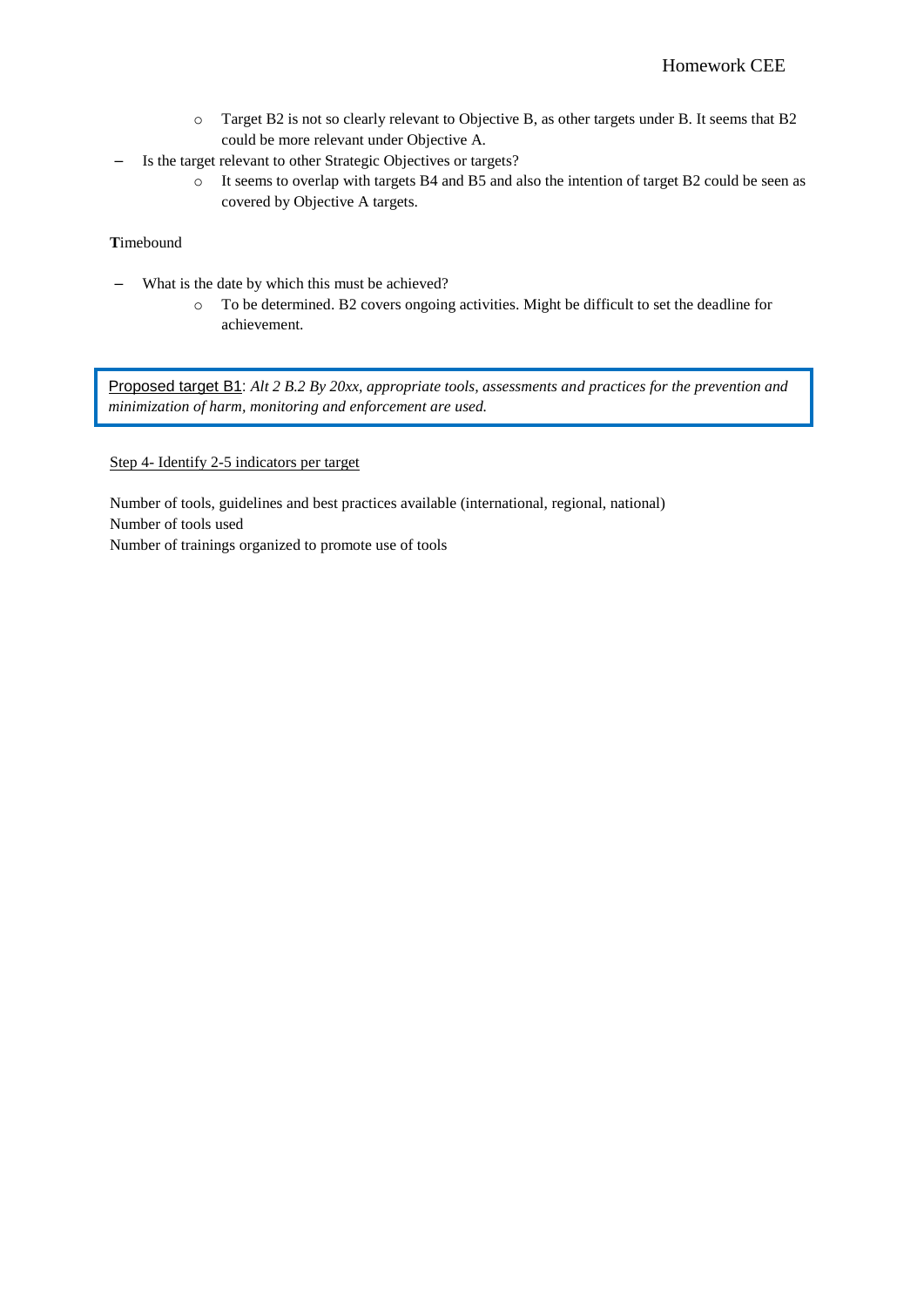*Strategic Objective B: Comprehensive and sufficient knowledge, data and information are generated, available and accessible to all to enable informed decisions and actions*

*Target B.3: Information and standardized methods are available and used to understand the impacts of chemicals and waste for improved burden-of-disease and cost-of-inaction estimates, to inform the advancement of chemical safety measures and to measure progress towards reducing those impacts.* 

*Alt 1 B.3 Chemical safety measures are advanced by the development of knowledge of the impacts of chemicals and waste on the burden-of-disease and cost-of-inaction estimates.*

*Alt 2 B.3 The impact of chemicals and waste as regards for burden-of-disease and cost-of-inaction estimates are known for chemicals classified in accordance to GHS.* 

*Alt 3 B.3 By 20xx, stakeholders have put in place mechanisms to access information and standardized methods to assess, reduce and prevent health impacts at all stages of the chemical life cycle.* 

**Observation:** Target B3 is very well linked with objective. Only gaps could be not defining time bond and its not concise, it should be extended, concern could be in measurement of progress since standardization of methods is continuously updating/upgrading process. Not sure, is the quality of data covered or it could be covered and self-explained by wording "standardized methods"? Additionally, measuring progress could be part of reporting or indicator. Information and standardization of method is ongoing activity it is changeable in way of constant improvement.

So preferable could be Alt. versions Alt 2. – but it is not time bound, so Alt3 could be considered as it is time bound, the objective could be reached, it is concise and is impact oriented.

**Target B3:** *Information and standardized methods are available and used to understand the impacts of chemicals and waste for improved burden-of-disease and cost-of-inaction estimates, to inform the advancement of chemical safety measures and to measure progress towards reducing those impacts.*

| Responsible<br>agency | Activity           | Output                                                                                                                                                                                                                                                                                                                            | Outcome/impact |
|-----------------------|--------------------|-----------------------------------------------------------------------------------------------------------------------------------------------------------------------------------------------------------------------------------------------------------------------------------------------------------------------------------|----------------|
|                       | inaction estimates | understand the impacts of Information and standardized methods are Reducing impacts of<br>chemicals and waste for   available and used to understand the   chemicals and waste<br>improved burden-of- impacts of chemicals and waste<br>for<br>disease and cost-of- improved burden-of-disease and cost-of-<br>inaction estimates |                |

• No responsible agency is highlighted. Responsibility for action has to be clear in order for a target to be met, however this could be laid out in the target, in the indicators or in the overarching document within which the target sits. In case of B3 in some indicators the responsible agency could be defined.

Outcome and impact are included.

Target covers also measuring the progress which makes target quite long. Measuring progress could be covered with indicators. The common words to both the Strategic Objective and draft target are highlighted: *Information and standardized methods are available* in Target B3- this could be covered by *Comprehensive and sufficient knowledge* in Objective, since standardized methods allows good quality data/comprehensive data.

Further, In Objective we have *data and information are generated, available and accessible to all to enable informed decisions and action* and in Target B3 *to inform the advancement of chemical safety measures and to measure progress towards reducing those impacts, so it is closely linked, data/information is input for decisions and action*.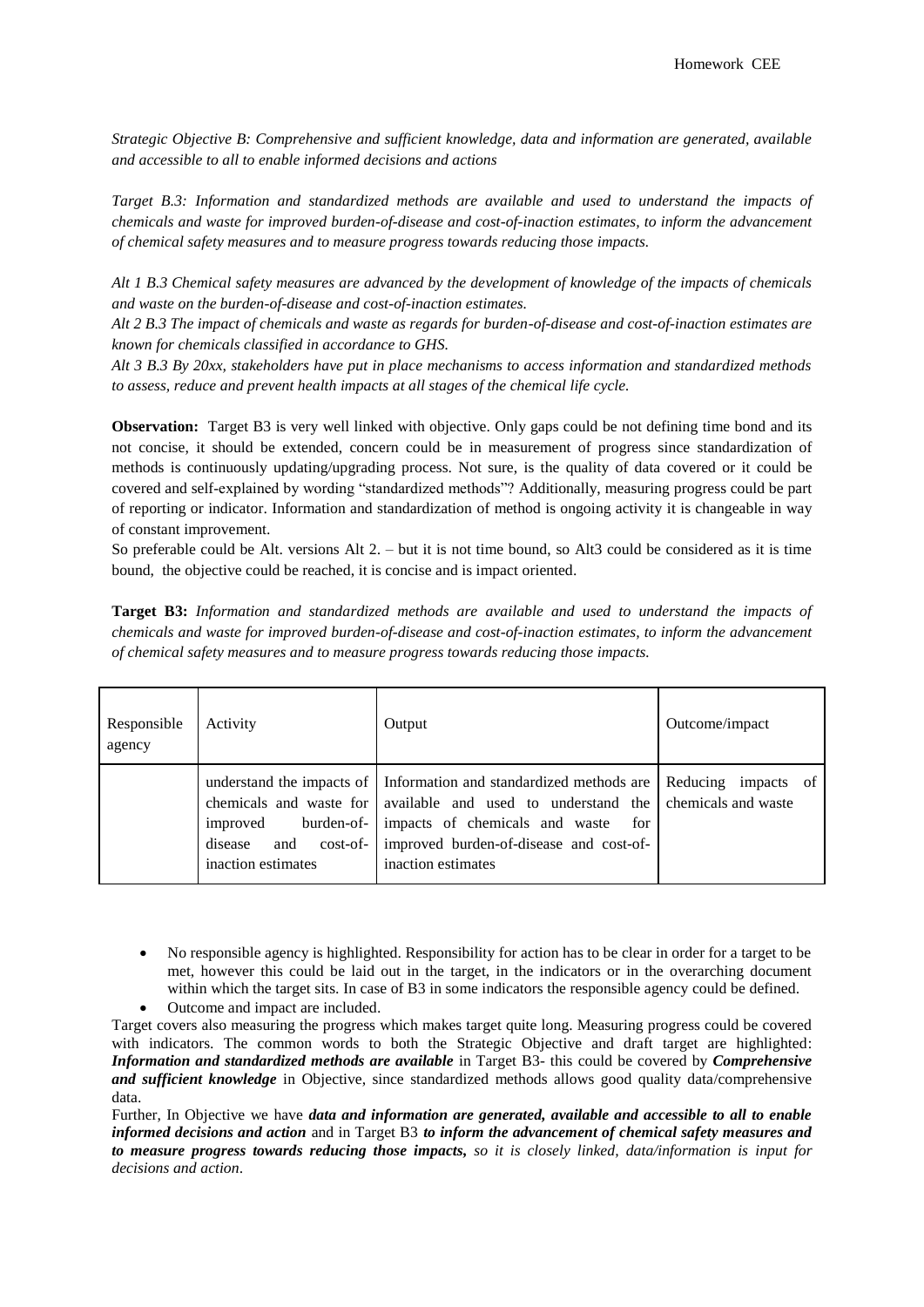Information and standardized methods for understanding the impact of chemicals and waste could be considered the primary focus of this target.

– It is noted that 'informed decisions and actions' are implicit in draft targets B2-5.

# **SMART target:**

### **'Specific:**

- What data and information?
	- o High-level the impacts of chemicals and waste
	- o Detail The information on the impact of chemicals and waste as regards for burden-ofdisease and cost-of-inaction estimates
- What is 'comprehensive'?
	- o Information and **standardized methods** are available
- What market?
	- o The global market
	- Who makes the data available?
		- o Not explicit defined. Scientist and regulators, but also could be IGO, IOMC
- What 'sufficient' and 'knowledge'?
	- o Knowledge of chemicals, however this does not add to the more specific terms 'data' and 'information', so is removed. 'Sufficient' is therefore also removed (and noted to be hard to define and measure).
- Available and accessible to who?
	- o The stakeholders outlined in Objectives B2-5, for the purposes outlined in those targets

Best Practice is not to include the detail in a target. A target should be short, concise and easily communicable. Alternative placements include in footnotes, supplementary guidance documents or, as in this case, in the indicator.

#### Interim target no.2:

By 20xx, stakeholders have put in place mechanisms to access information and standardized methods to assess, reduce and prevent health impacts at all stages of the chemical life cycle. Or

By 20xx, stakeholders have put in place mechanisms to access information and standardized methods to assess, reduce and prevent health impacts at all stages of the chemical life cycle.

More information on the purpose and the users of the data is not needed, since these are implicit in the following targets.

#### **M**easurable:

- What is the ideal indicator? TWG Document 4
- **1. Number of globally agreed standards for collecting data on:**
- **Mortality**
- **Morbidity**
- Environmental pollution
- Economic costs
- 2. **Indicator 8.8.3:** Mortality rate from diseases attributed to occupational risk factors, by disease, risk factor, sex, and age group. (ILO, WHO Secretariats proposal. Indicator makes use of existing official data produced almost exclusively by NSOs and already compiled by WHO and ILO.)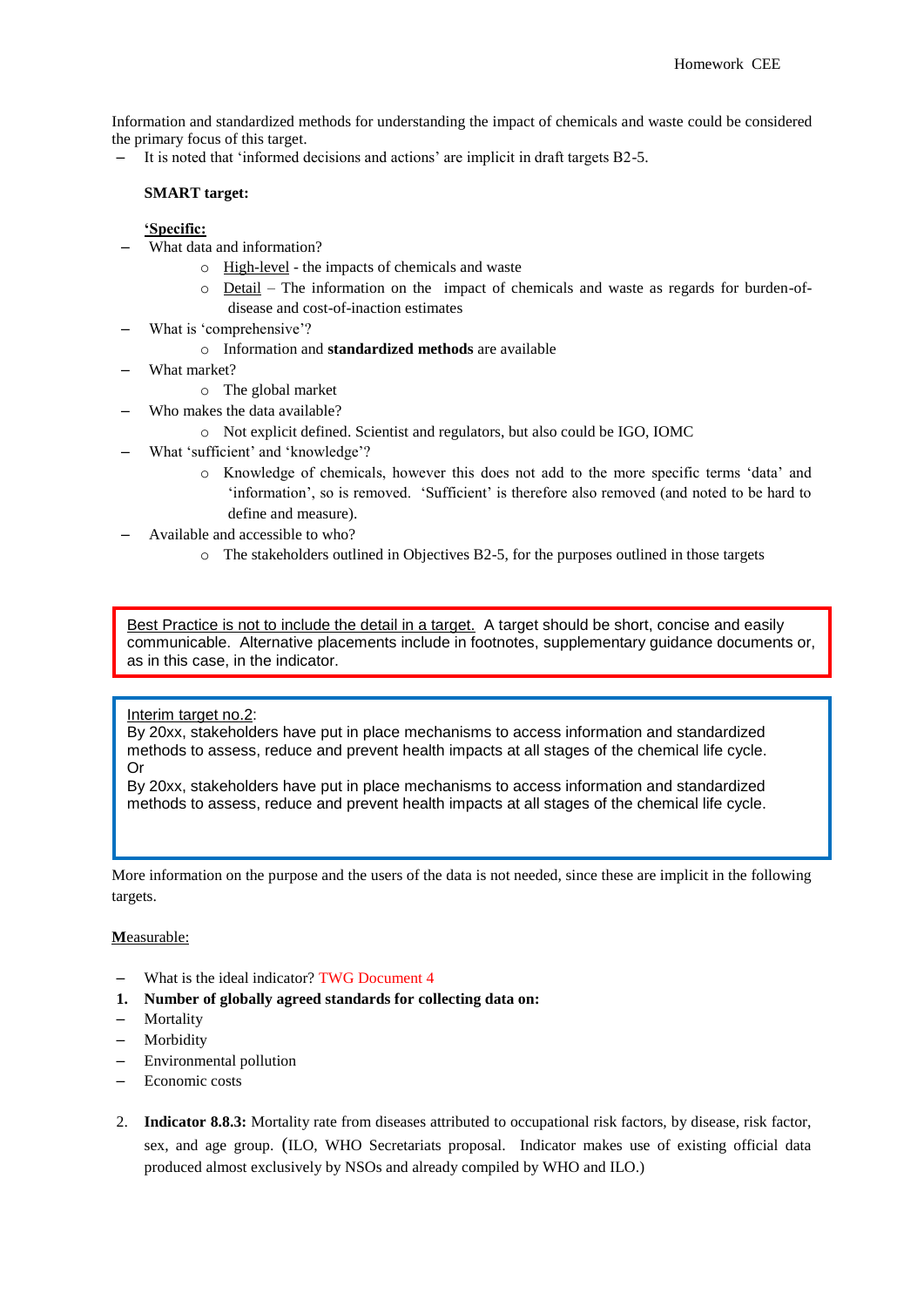3. Number of governments implementing standardized data collection methods: Poison centres (example); ChemObs

4.

- What can realistically be measured? *Number of governments implementing standardized data collection methods: Poison centres (example); ChemObs*
- What indicators already exist? **Number of globally agreed standards for collecting data on:** Mortality, Morbidity,Environmental pollution, Economic costs-

**Indicator 8.8.3:** Mortality rate from diseases attributed to occupational risk factors, by disease, risk factor, sex, and age group. (ILO, WHO Secretariats proposal. Indicator makes use of existing official data produced almost exclusively by NSOs and already compiled by WHO and ILO.)

**Number of governments implementing standardized data collection methods**: Poison centres (example); ChemObs

**Number of country applying standardized methods to assess the cost of inaction and the impact on the burden –of-disease**

- What is the baseline?
	- o The first year of measurement of the indicator(s)
- Is this draft target measurable?
	- o Yes, for the most part.

### **A**chievable:

– Can comprehensive data and information on chemicals on the market, throughout their lifecycle, be made available and accessible?

o Yes!

### **R**elevant

- Is the target relevant to the Strategic Objective?
- o The draft target wording is based on text from the Strategic Objective, so yes.
- Is the target relevant to other Strategic Objectives or targets?
	- $\circ$  This target relies on others B targets, the focus is on understanding the impacts of chemicals and waste based in data being made available as defined by B1.

### **T**imebound

What is the date by which this must be achieved?

| repeated to reat R <sub>2</sub> , Ry 20xx, stakeholders have put in place mechanisms to access information and |  |
|----------------------------------------------------------------------------------------------------------------|--|

Proposed target B3: By 20xx, stakeholders have put in place mechanisms to access information and standardized methods to assess, reduce and prevent health impacts at all stages of the chemical life cycle.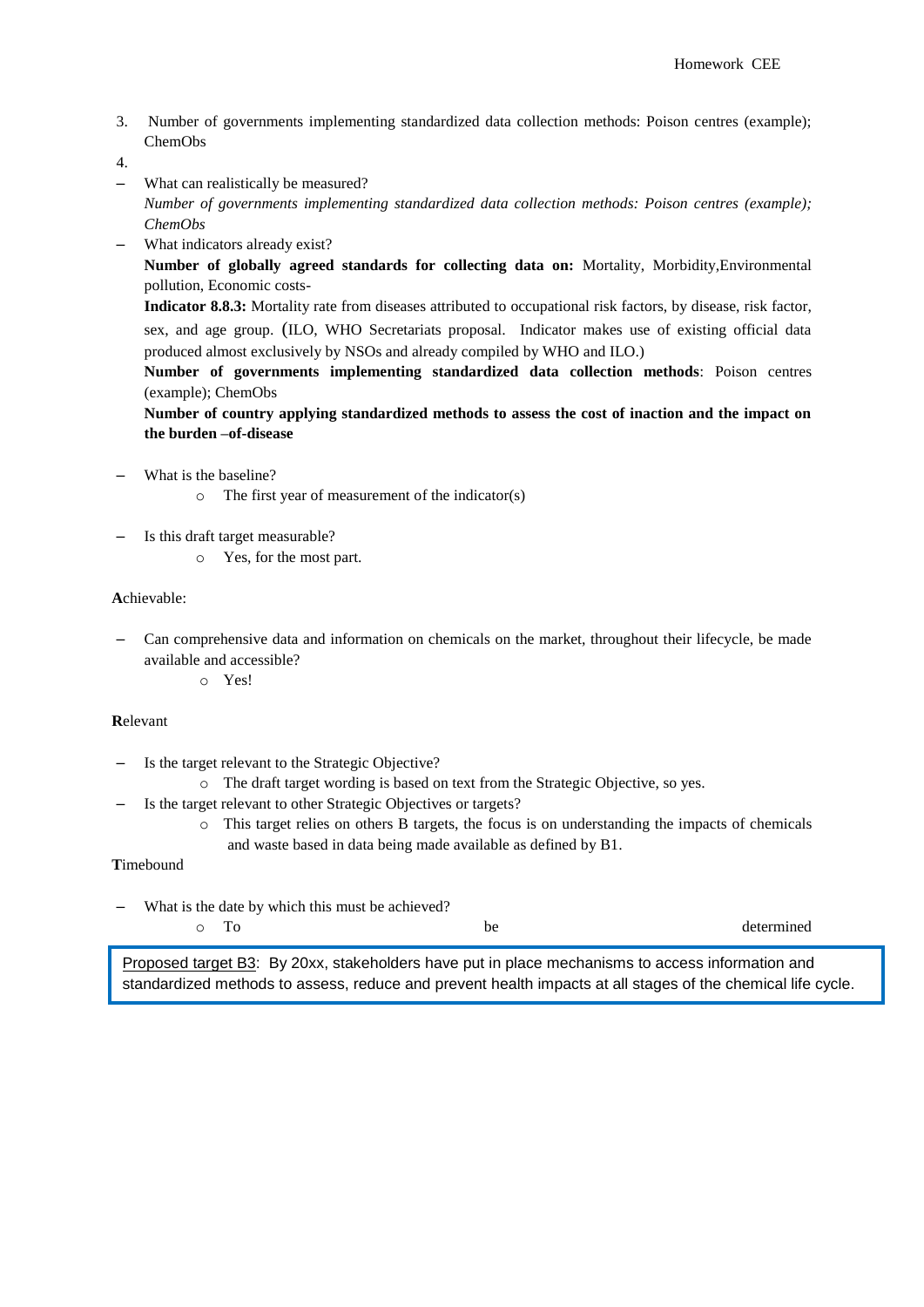| Responsible agency                                                             | Activity                                                                                                                                                                                            | Output                                                                                                                                                  | Outcome/impact                                                                                                                                                                                                                                                                                                                                           |
|--------------------------------------------------------------------------------|-----------------------------------------------------------------------------------------------------------------------------------------------------------------------------------------------------|---------------------------------------------------------------------------------------------------------------------------------------------------------|----------------------------------------------------------------------------------------------------------------------------------------------------------------------------------------------------------------------------------------------------------------------------------------------------------------------------------------------------------|
| Countries (national<br><i>governments</i> )<br>/stakeholders(industry)<br>IGOs | Development<br>and<br>implementation<br>of training and<br>public<br>awareness<br>programmes.<br>Also promotion<br>of the use of<br>safer<br><i>alternatives to</i><br>harmful<br><i>chemicals.</i> | Education, training,<br><i>public awareness</i><br>programmes on<br>chemical safety and<br>on environmentally<br>sound and safer<br><i>alternatives</i> | Not specifically mentioned in<br>targets. But impacts could be<br>following:<br>Workers that might be negatively<br>affected by harmful chemicals<br>because of their nature of work,<br>are aware of the health risks and<br>know how to minimize, avoid<br>risks.<br>Environmental and health<br>benefits, if safer alternatives are<br>taken into use |

*Objective B. Comprehensive and sufficient knowledge, data and information are generated, available and accessible to all to enable informed decisions and actions.*

*Target B.4: [Timely information in the local language and in a format they can use] [Formal and informal] Educational, training and public awareness programmes on chemical safety and sustainability have been developed and implemented, including for [women and] vulnerable [low literate] populations, along with worker safety curricula and programmes at all levels [through all available means of communication].*

*Target B.5: Countries and stakeholders [and IGOs to share information and experience to] are implementing training [and sharing of information of policy support] on environmentally sound and safer alternatives, as well as on substitutions and the use of safer alternatives, [such as agroecology] [alternatives such as IPM, agroecology (as a science)].* 

*Alternative language to merge B.4, B.5*

*Alt 1 merge B.4, B.5 By 20xx, governments and stakeholders have developed programmes on the training on chemical safety, sustainability and environmentally sound and safer alternatives, including for workers and vulnerable populations.* 

*Alt 2 merge B.4, B.5 Educational, training and public awareness programmes on chemical safety, sustainability and safer alternatives have been developed and implemented, including for vulnerable populations, along with worker safety curricula and programmes at all levels.* 

*Alt 3 merge B.4, B.5 By 20XX, Governments, industries and regulators develop and disseminate peerreviewed educational curricula, training and risk communication initiatives relevant for all population, particularly low-literate, including safer and sustainable alternatives.* 

**Observation:** Targets B4 and B5 contribute to the objective by **generating data and information** (development of educational, training and public awareness programmes). Also targets B4 and B5 cover the **available and accessible to all to enable informed decisions and actions,** because the aim is to implement these programmes that raise awareness of vulnerable groups/workers, but also in addition and by doing that, promote environmentally sound and safer alternatives (which could be seen as **enabling informed decisions and actions**). As the aim on targets B4 and B5 is quite similar, it is reasonable to merge them into one shorter and more concise target, as suggested in the Alt versions.

The purpose of the targets B4 and B5 seem to be information sharing mostly with regards to work related/work conditions related matters. Improving the awareness and working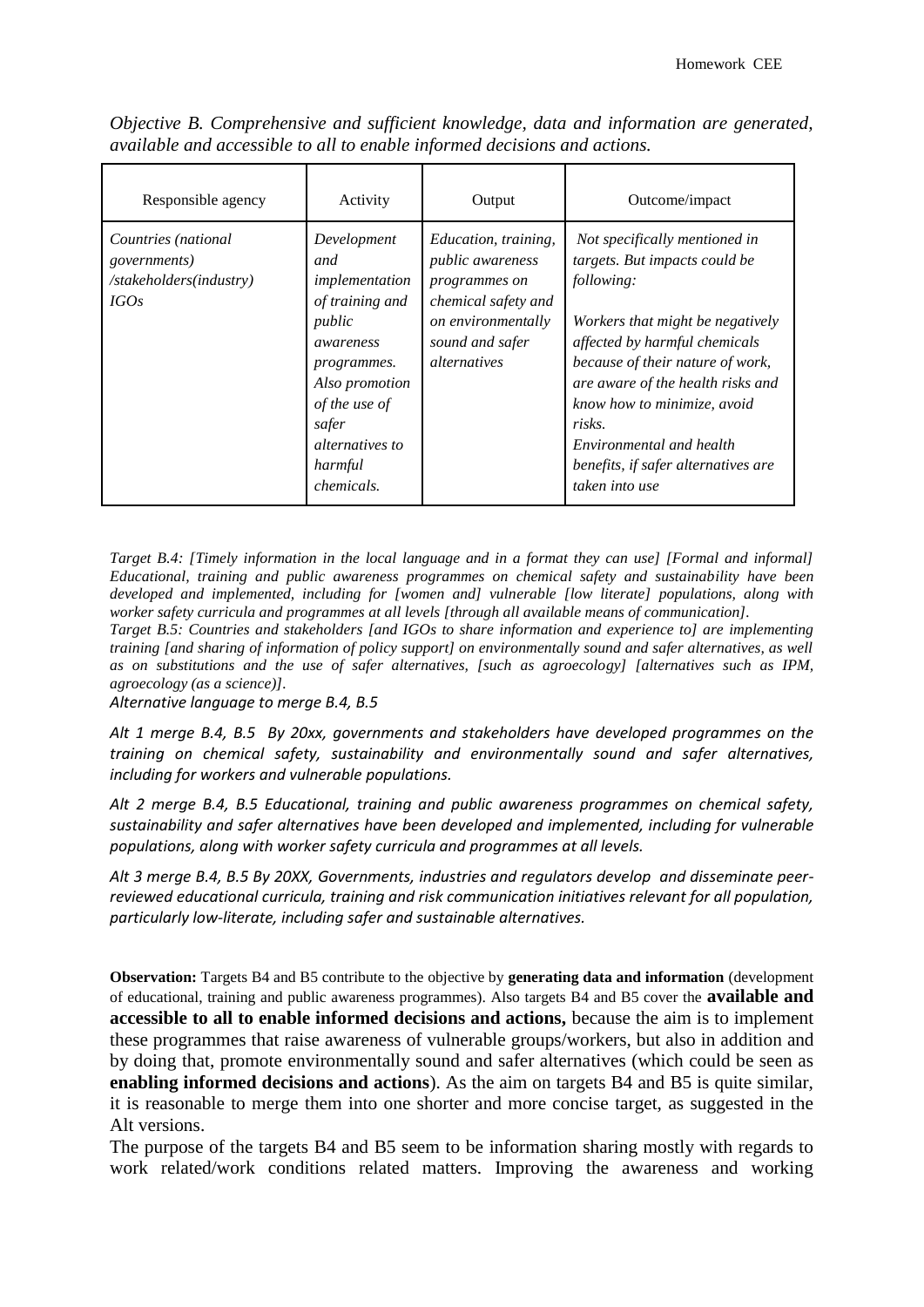conditions by implementing training, educational plans etc and implementing environmentally safer alternatives.

- Targets B4 and B5 are quite detailed and long because there are very many elements that these targets can cover. But to have simpler and easily communicative targets, some elements could be in indicators etc.
- Draft targets are not time bound (except for two Alt versions), and it might be difficult to make this target time bound, as there are ongoing activities mentioned in targets.

In identifying the purpose of the target, it is important first to consider the Strategic Objective within which it sits.

# **B. Comprehensive and sufficient knowledge, data and information are generated, available and accessible to all to enable informed decisions and actions**

**Target B.4:** [Timely **information** in the local language and in a format they can use] [Formal and informal] Educational, training and public awareness programmes on chemical safety and sustainability have been developed and implemented, **including for [women and] vulnerable [low literate] populations, along with worker safety curricula and programmes at all levels [through all available means of communication].**

**Target B.5:** Countries and stakeholders [and IGOs to share **information** and experience to] are implementing training [and sharing of information of policy support] **on environmentally sound and safer alternatives, as well as on substitutions and the use of safer alternatives, [such as agroecology] [alternatives such as IPM, agroecology (as a science)].** 

Targets B4 and B5 contribute to the objective by **generating data and information** (development of educational, training and public awareness programmes, as the development of these programmes could also be seen as generating information). Also targets B4 and B5 cover the **available and accessible to all to enable informed decisions and actions,** because the aim is to implement these programmes that raise awareness of vulnerable groups/workers, but also in addition and by doing that, promote environmentally sound and safer alternatives (which could be seen as enabling informed decisions and actions).

## Step 3: Make it **SMART**

## **S**pecific:

- What data and information?
	- o *High-level- Information on educational and other training programmes*
	- o *Detail: training and public awareness programmes and information on environmentally sound and safer alternatives, as well as on substitutions and the use of safer alternatives. Information that is timely and in the local language and in a format that is useable .*
- What is 'comprehensive'?
	- o *Difficult to define for targets B4-B5.*
- What market?
	- o *The global market*
	- Who makes the data available?
		- o *industry and regulators, IGOs, NGOs*
- What 'sufficient' and 'knowledge'?
	- o *Knowledge on different training programmes and risks related with exposure to harmful chemicals. Difficult to define what is sufficient.*
- Available and accessible to who?
	- o*Accessible to all. By all, it is meant that all the vulnerable groups (women, low literate etc) are covered.*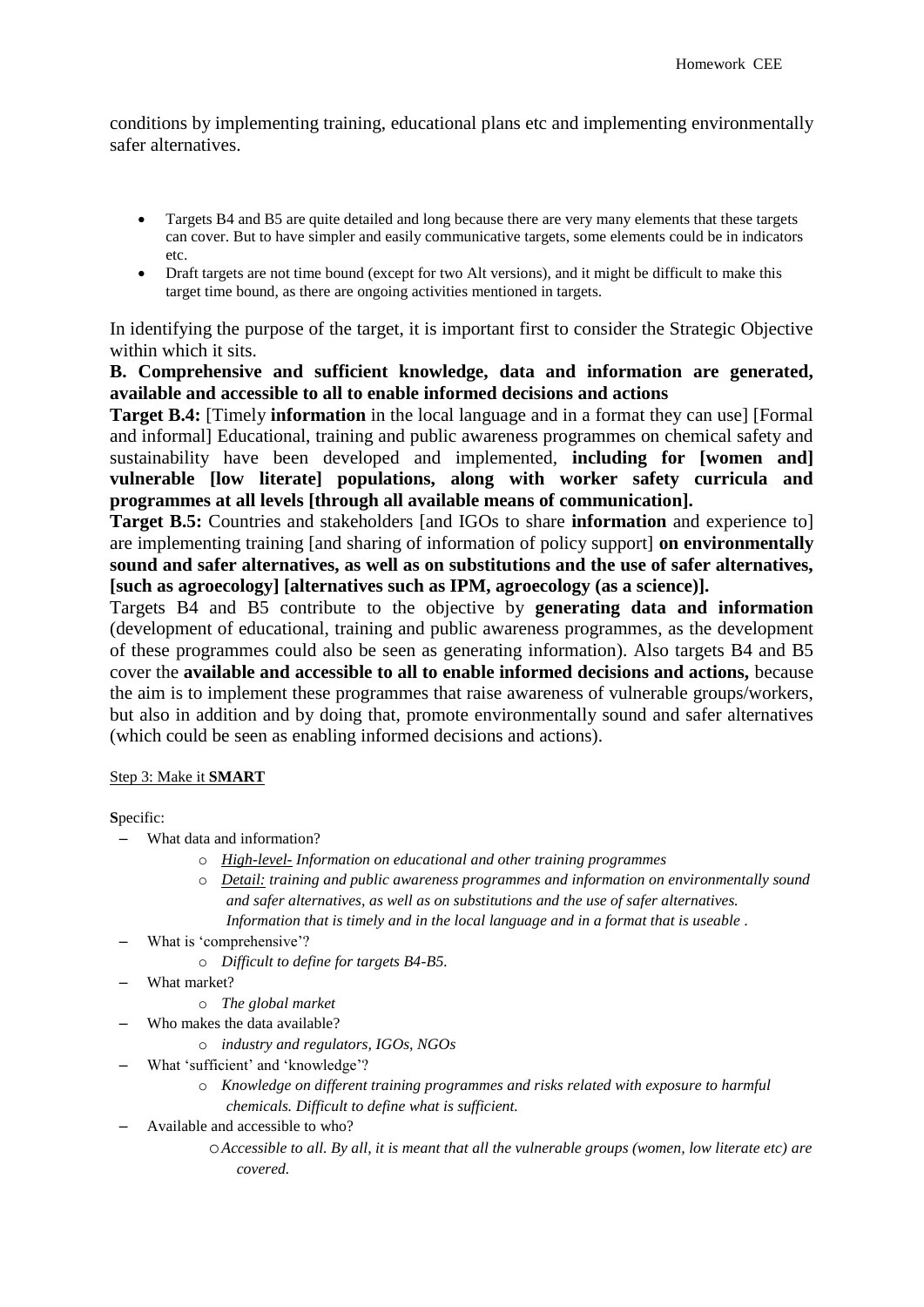Interim target: *Educational, training and public awareness programmes on chemical safety, sustainability and safer alternatives have been developed and implemented at all levels.* 

### **M**easurable:

- What is the ideal indicator?
	- o *Proposals from* TWG Document 4:
	- o *Number of governments with strategy for chemical safety programmes*
	- o *Number of countries who provide occupational safety and health training on chemical safety*
	- o *Number of educational, training and public awareness programmes addressing chemical safety and chemical sustainability*
	- o *SDG indicator 3.9.3 Mortality rate attributed to unintentional poisoning (as an indicator of outcome from awareness programmes)*
	- o *SAICM indicator B.7 Number of countries and organisations that have specific strategies in place for communicating information on the risks associated with chemicals to vulnerable groups*
	- o *Number of countries that have introduced educational programmes on green chemistry.*
- What can realistically be measured?
	- o *Indicators mentioned above could be realistically measured.*
- What indicators already exist?
	- o *SDG indicator 3.9.3 Mortality rate attributed to unintentional poisoning (as an indicator of outcome from awareness programmes)*
	- o *SAICM indicator B.7 Number of countries and organisations that have specific strategies in place for communicating information on the risks associated with chemicals to vulnerable groups*
- What is the baseline?
	- o *The first year of measurement of the indicator(s)*
- Is this draft target measurable?
	- o *Yes, for the most part.*

#### **A**chievable:

- Can comprehensive data and information on chemicals on the market, throughout their lifecycle, be made available and accessible?
	- o *Yes*

### **R**elevant

- Is the target relevant to the Strategic Objective?
	- Yes, as it covers part of the strategic objective.
- Is the target relevant to other Strategic Objectives or targets?
	- o *Yes, it is connected with B3, because information that is collected under B3 might give input for the training, educational, awareness programmes etc that are the focus of B4 and also*